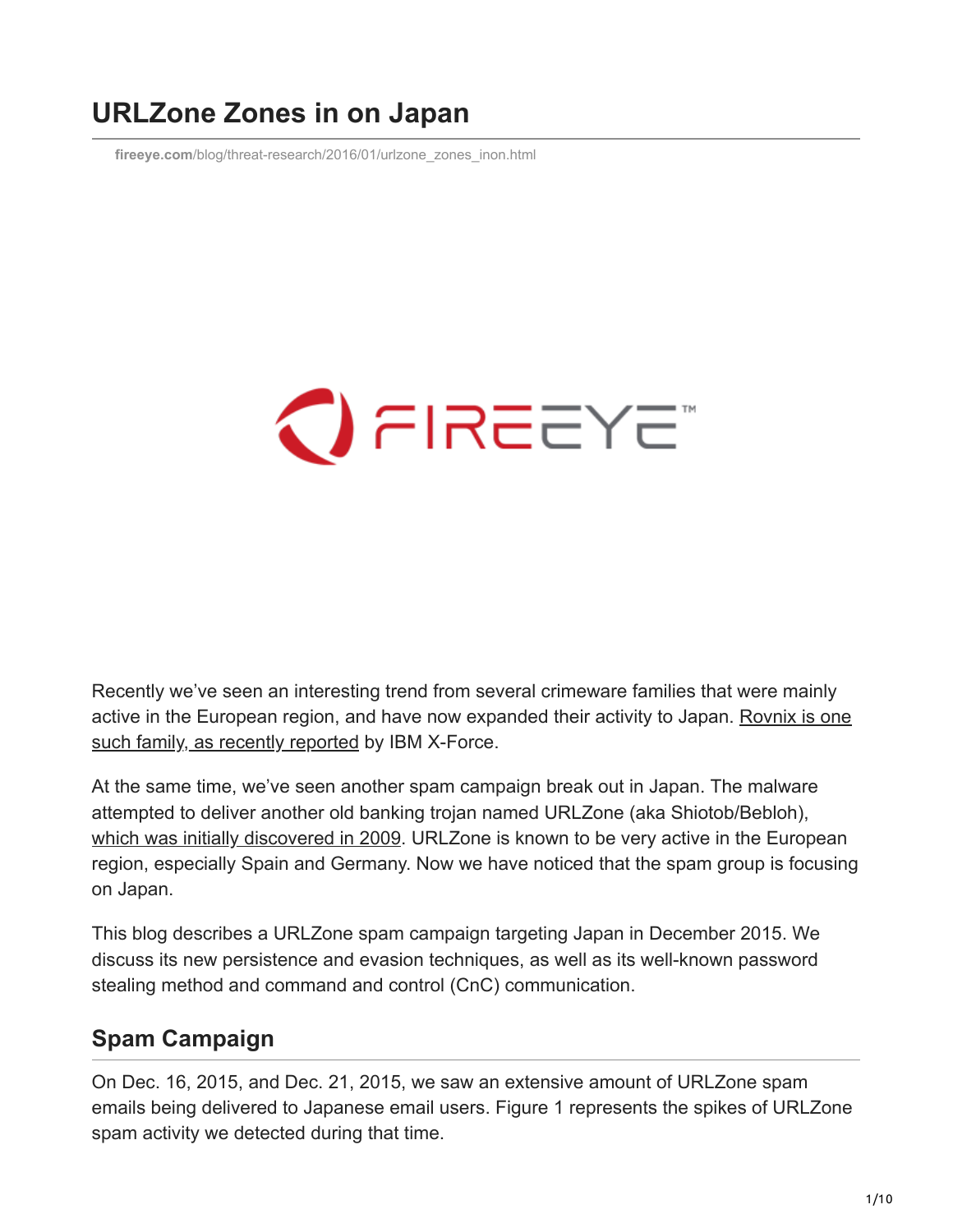

Figure 1. Timeline of URLZone activities

URLZone spam campaigns usually take place by targeting a specific region. The spam emails are crafted with the target region's language, and are often sent using email account domains belonging to the target region. This increases the chance of recipients opening the malicious attachment, especially in non-English speaking regions, as the recipients are more familiar in exchanging emails in their native language.

The email subject and content were simple and generic. The subjects were written in English and Japanese with short Japanese sentences for the body, as shown in Figure 2.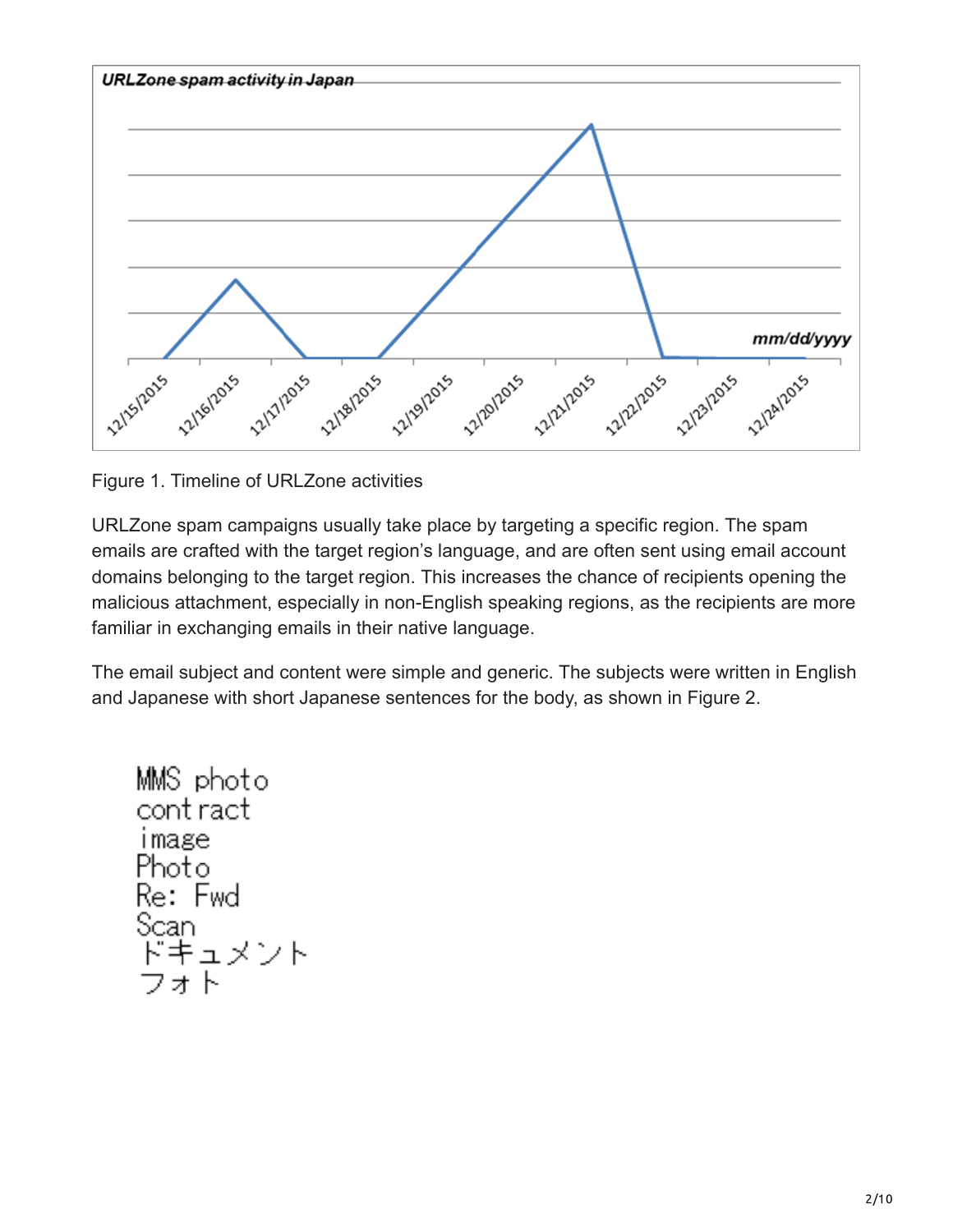| Ы<br>1f7   | 凸<br>$\Leftrightarrow$ $\forall$ $\vdash$ | MMS photo - Message (HTML) |  | П                            | ×                      |
|------------|-------------------------------------------|----------------------------|--|------------------------------|------------------------|
| File       | Message<br>Adobe PDF                      |                            |  |                              | $\left( 2\right)$<br>♡ |
| From:      | terry.campbell@i.softbank.jp              |                            |  | Sent: Wed 12/16/2015 6:22 PM |                        |
| To:<br>Cc: | tanimoto@*********.co.jp                  |                            |  |                              |                        |
| Subject:   | MMS photo                                 |                            |  |                              |                        |
|            | Message   MG_0004650_JPG.zip (145 KB)     |                            |  |                              |                        |
|            | 返事、待ってます                                  |                            |  |                              | $\frac{1}{2}$          |
|            |                                           |                            |  |                              |                        |
|            |                                           |                            |  |                              |                        |
| Ы<br>1f)   | 凸<br>全堂長                                  | Re: Fwd - Message (HTML)   |  | $\Box$                       | $\times$               |
| File       | Message<br>Adobe PDF                      |                            |  |                              | $\overline{c}$<br>∾    |
| From:      | msincock@i.softbank.jp                    |                            |  | Sent: Mon 12/21/2015 5:10 PM |                        |
| To:<br>Cc: | hohishi@**********,gr.jp                  |                            |  |                              |                        |
| Subject:   | Re: Fwd                                   |                            |  |                              |                        |
|            | Message Scan01_doc_2015~jpeg.zip (168 KB) |                            |  |                              |                        |
|            |                                           |                            |  |                              | ē                      |
|            | お世話になっております。                              |                            |  |                              | 스                      |
|            |                                           |                            |  |                              |                        |
|            |                                           |                            |  |                              |                        |

Figure 2. URLZone spam email samples

Most of the spam emails were sent from freely available web email accounts in Japan. The majority of the emails used the domains softbank.jp and yahoo.co.jp, which are the largest mobile carrier and web portal service in Japan respectively.

An attached ZIP archive containing URLZone binaries was given two extension names in order to disguise it as a DOC or JPG file and trick recipients into opening the malicious attachment. For example "scan01\_doc\_2015~jpeg.zip" extracts "scan01\_doc\_2015~jpeg.jpeg.exe".

# **Malware Analysis**

URLZone is a banking trojan. It downloads a configuration file that contains information on targeted financial institutions, and uses web injection techniques to steal a user's banking credentials. While the basic characteristics of URLZone samples in the campaign in Japan remained [the same as the previous analysis done](https://www.arbornetworks.com/blog/asert/an-update-on-the-urlzone-banker/) by Arbor Networks, several new features were added to the latest URLZone sample.

## **Initial Infection Stage**

The malware uses process hollowing (also known as process replacement) to mask its execution. The malware tries to hollow explorer.exe or iexplorer.exe with a **"\_section"** as added command-line parameter to identify this process as spawned by the malware.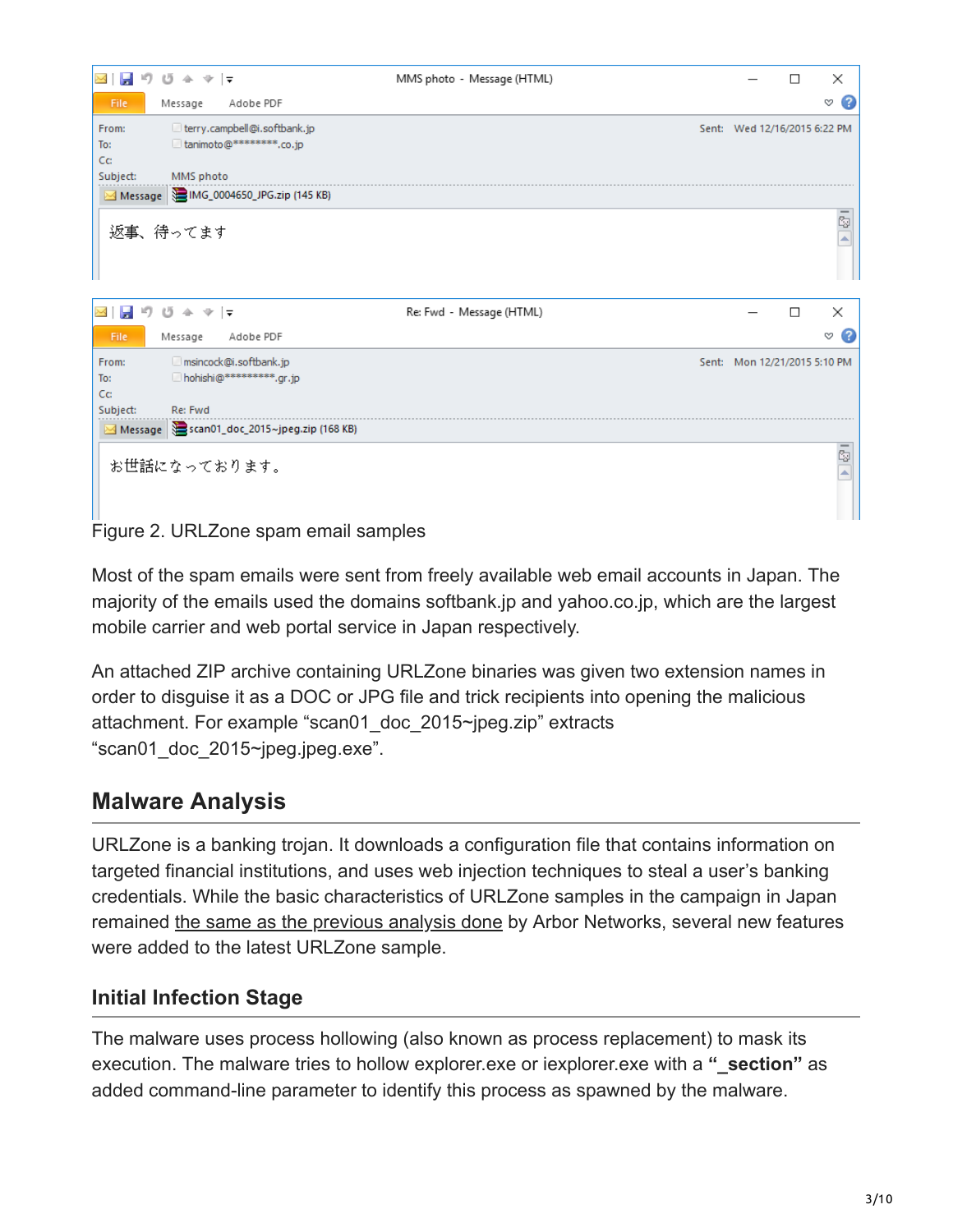The process it hollows is initially started as suspended. It then modifies or writes its malicious code to the entry point of the hollowed process. Once the necessary code is written, it will resume the suspended process, thus executing its malicious payload.

Next, the malware does one of the following:

1. Continues to run the malicious routine in this hollowed process if the hollowed process is 64-bit or it has a window (this is for hollowed iexplore.exe).

2. Continues the malicious routine by injecting itself into the running explorer.exe on the system.

## **Stolen Information**

#### **System Survey**

To identify the victim system, the malware acquires the following details:

- Computer name
- OS major/minor version, as well as install date
- Hollowed process name version and time stamp
- IP address
- Keyboard layout

This is sent out in a beacon POST to the CnC server [as described in Arbor's report.](https://www.arbornetworks.com/blog/asert/an-update-on-the-urlzone-banker/)

#### **Email Addresses**

URLZone steals the email addresses stored in the Windows Address Book (WAB). It does so by querying both wab32.dll and WAB file name in the registry. It then uses this library to parse through the WAB file and save the information to a randomly generated value in a randomly generated key /SOFTWARE/<random>/<random\_value>.

#### **Web/FTP/Email Information and Credentials**

The malware steals web and FTP information by injecting malicious code into commonly used programs for connectivity. It injects a specific malicious routine on each target program that hooks a certain library used to send or receive network traffic. A continuous thread is running that constantly checks for the presence of these applications, and concurrently [injects a certain hooking function dependent of the process name. The hooking process is](https://www.virusbtn.com/virusbulletin/archive/2012/09/vb201209-URLZone) described in depth here.

iexplore.exe – WinInet hooking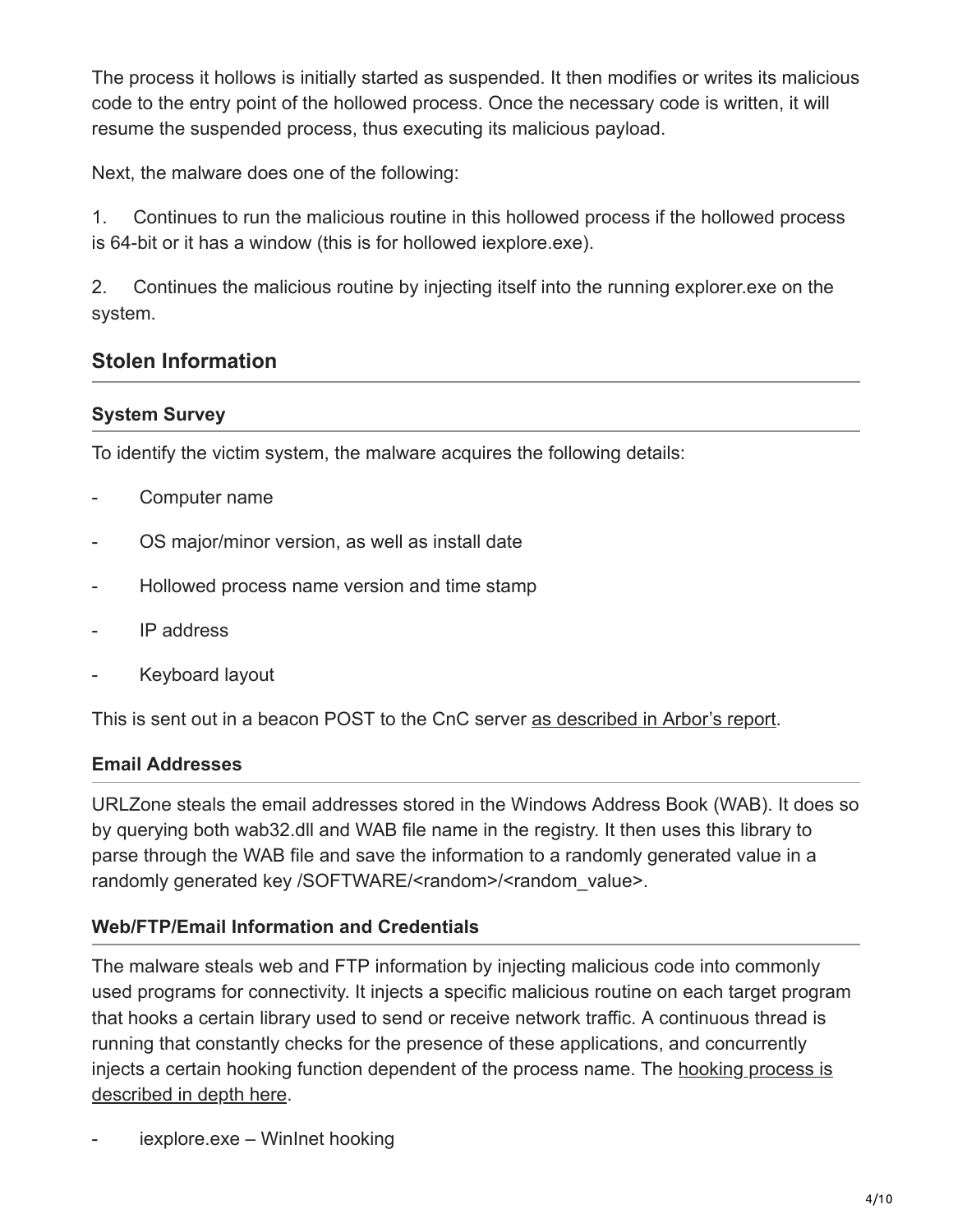- explorer.exe WinInet hooking
- myie.exe WinInet hooking
- firefox.exe. WinInet hooking
- ftpte.exe WinSock hooking
- coreftp.exe WinSock hooking
- filezilla.exe WinSock hooking
- TOTALCMD.EXE WinSock hooking
- cftp.exe WinSock hooking
- FTPVoyager.exe WinSock hooking
- SmartFTP.exe WinSock hooking
- WinSCP.exe WinSock hooking
- chrome.exe WinInet hooking
- opera.exe WinInet hooking

For FTP/Email applications (that do WinSock hooking), it hooks 3 APIs from ws2\_32.dll:

- ws2 32 send
- ws2\_32\_connect
- ws2\_32\_close

It monitors FTP/MAIL transactions through ws2\_32\_connect by checking for the string "FTP" and "MAIL" on the connect parameters. The FTP/MAIL server address and connection handle is stolen from this hook. The ws2\_32\_send hook captures the authentication request by checking the strings "USER" and "PASS" to steal the user's credentials.

For Web applications that use WinInet, it consists of API hooks used for monitoring HTTP/S sessions using the hooks shown in the appendix.

These hooks look for strings as specified in the malware's configuration file, and these strings target the data from financial institutions. If a match is found, the malware sends out the information to its CnC server.

## **Command and Control**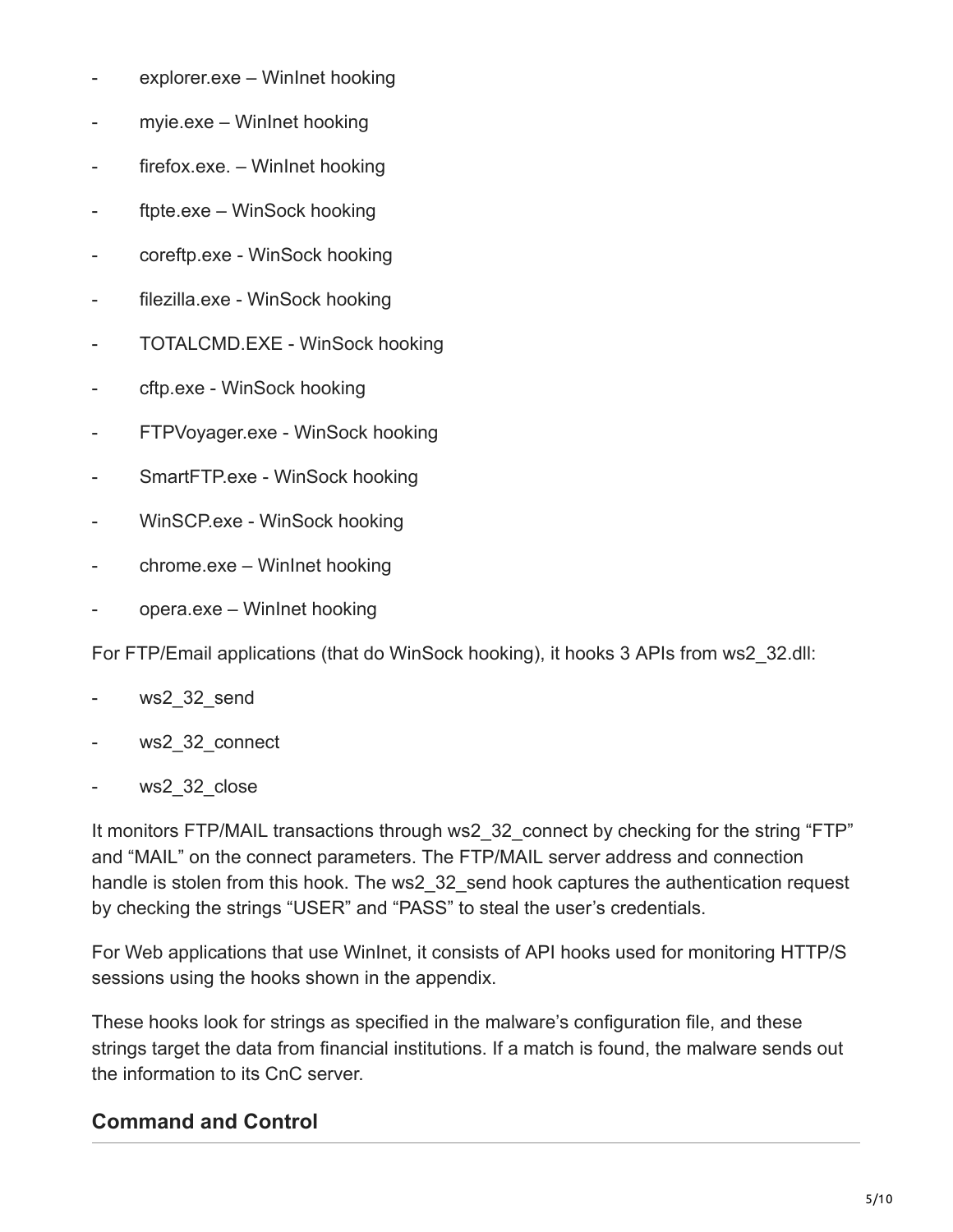URLZone uses a Domain Generation Algorithm (DGA), [as stated in other reports.](http://www.johannesbader.ch/2015/01/the-dga-of-shiotob/) The initial CnC URL starts of as a hard-coded encrypted string within the malware body. If the hardcoded URL doesn't work, the [malware then uses DGA](http://www.johannesbader.ch/2015/01/the-dga-of-shiotob/) to find the right one.

The malware checks for Internet connectivity by first connecting to google.com. It then proceeds to check, through SSLv3 handshake, whether the generated URL responds to its certificate. It continuously does this until a valid URL is found.

The DGA takes in the previous URL as a seed to generate other domains.

#### **Persistence Mechanism**

Unlike many other banking trojans, URLZone uses a clever persistence mechanism and clears its registry configuration only upon logoff, reboot, and shutdown.

It does this using a [Window Procedure that monitors Window Messages](https://msdn.microsoft.com/en-us/library/windows/desktop/aa376890(v=vs.85).aspx) for WM\_QUERYENDSESSION

Figure 3 shows a subroutine of the Windows Procedure.

The persistence mechanism and registry clearing is done using the following method:

1. Malware creates a copy of itself unto %ProgramFiles% for Windows XP and %AppData% for Windows Vista and up with a randomly generated filename from a given list of strings. We'll call this %dropfilepath%.

2. It registers a Window Procedure to monitor the window messages.

3. The Window Procedure checks the Windows Messages coming in the system and waits for a Window Message WM\_QUERYENDSESSION to execute its routine, as describe below in Figure 3.

|                                                                                                                   |                                                                                                                             | 耳子宮<br>edx, OFh<br>sub<br>short loc 414964<br>liz    | ; WM QUERYENDSESSION<br>工房屋<br>short loc_414978<br> jmp                                                                                                                                                          |
|-------------------------------------------------------------------------------------------------------------------|-----------------------------------------------------------------------------------------------------------------------------|------------------------------------------------------|------------------------------------------------------------------------------------------------------------------------------------------------------------------------------------------------------------------|
| 日之四<br>loc_414958:<br>push<br>call<br>ds:api_user32_PostQuitMessage<br>xor<br>jmp<br>eax, eax<br>short loc_41498B | 四峰网<br>1ос 414964:<br>eax, [ebp+arg_C]<br>mou<br>eax, 80000000h<br>land<br>call<br>eax, 1<br>mou<br>short loc 41498B<br>jnp | to autorun delete regData SOFTWARE and create regRun | ■ <b>ビ</b> 四<br>1ос 414978:<br>edx, [ebp+arq C]<br>mou<br>edx<br>push<br>edx, [ebp+arg_8]<br>mou<br>edx<br>push<br>push<br>eax<br>eax, [ebp+arq 0]<br>mou<br>push<br>eax<br>ds:api user32 DefWindowProcA<br>call |

Figure 3. Monitoring system shutdowns

If the Window Procedure catches a WM\_QUERYENDSESSION Window message it performs the following actions: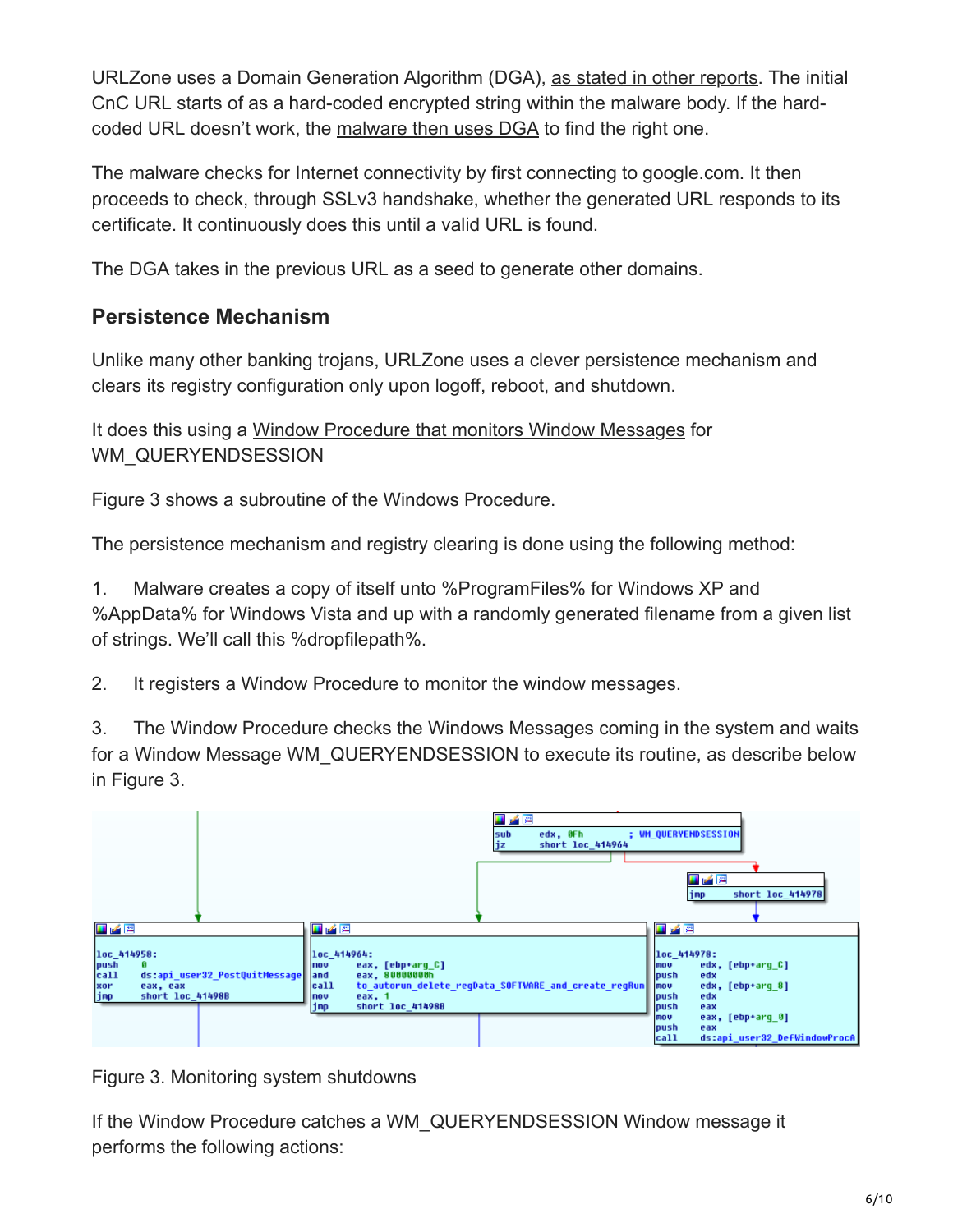a. Delete the random registry key HKLM/SOFTWARE/<random>, which contains the stolen email addresses and interprocess configuration of injected routines.

b. Create Startup registry on Software\Microsoft\Windows\CurrentVersion\Run and write its corresponding registry value in either one of these methods:

 i. Generate shortcut file (LNK file) pointing to %dropfilepath% and append "**-autorun**" to generated lnk file.

 ii. If %dropfilepath% doesn't exist, continue to write a registry value with a **– autorun** parameter.

· Generate a random 20 character string with file extension .txt, and concatenate it with the folder of %dropfilepath% and name this as %txtfilepath%. Write a copy of the malware binary to %txtfilepath%, which is found on the running malware's process heap or memory. Call MoveFileExA with the DELAY\_UNTIL\_REBOOT flag to copy the contents from %txtfilepath% to %dropfilepath%. Specifying the DELAY\_UNTIL\_REBOOT flag, the binary delays this file's move operation until the system reboots. This is likely done to prevent security software from being suspicious. Figure 4 shows the corresponding MoveFileExA API call.

| c1, 19h<br> MOV                           |  |
|-------------------------------------------|--|
|                                           |  |
| $dl$ , $14h$<br>  MOV                     |  |
| a1, 9<br>  MOV                            |  |
| call to gen_string_encoded                |  |
| ebx, eax<br>l mov                         |  |
| push ebx                                  |  |
| push esi                                  |  |
| call to str concat from eax ebx           |  |
| add<br>esp. 8                             |  |
| eax, ebx<br> MOV                          |  |
| call to RtlFreeHeap                       |  |
| push offset a_txt ; ".txt"                |  |
| push esi                                  |  |
| call to_str_concat_from_eax_ebx           |  |
| ladd<br>esp, 8                            |  |
| push <br>4                                |  |
| push offset str_drop_persistence_filename |  |
| lea<br>eax, [ebp+var_101]                 |  |
| push<br>eax                               |  |
| call   ds:api_kernel32_MoveFileExA        |  |
| eax, ds:fhandle_self_copy<br> MOV         |  |

Figure 4. Delayed MoveFileExA API call to prevent antivirus detection

## **Random Filename Generation**

URLZone uses an interesting algorithm to generate random filenames. Unlike most banking trojans, which generate random looking strings for dropped filenames, URLZone uses an array of strings to generate the filename of the dropped file. To add entropy to the random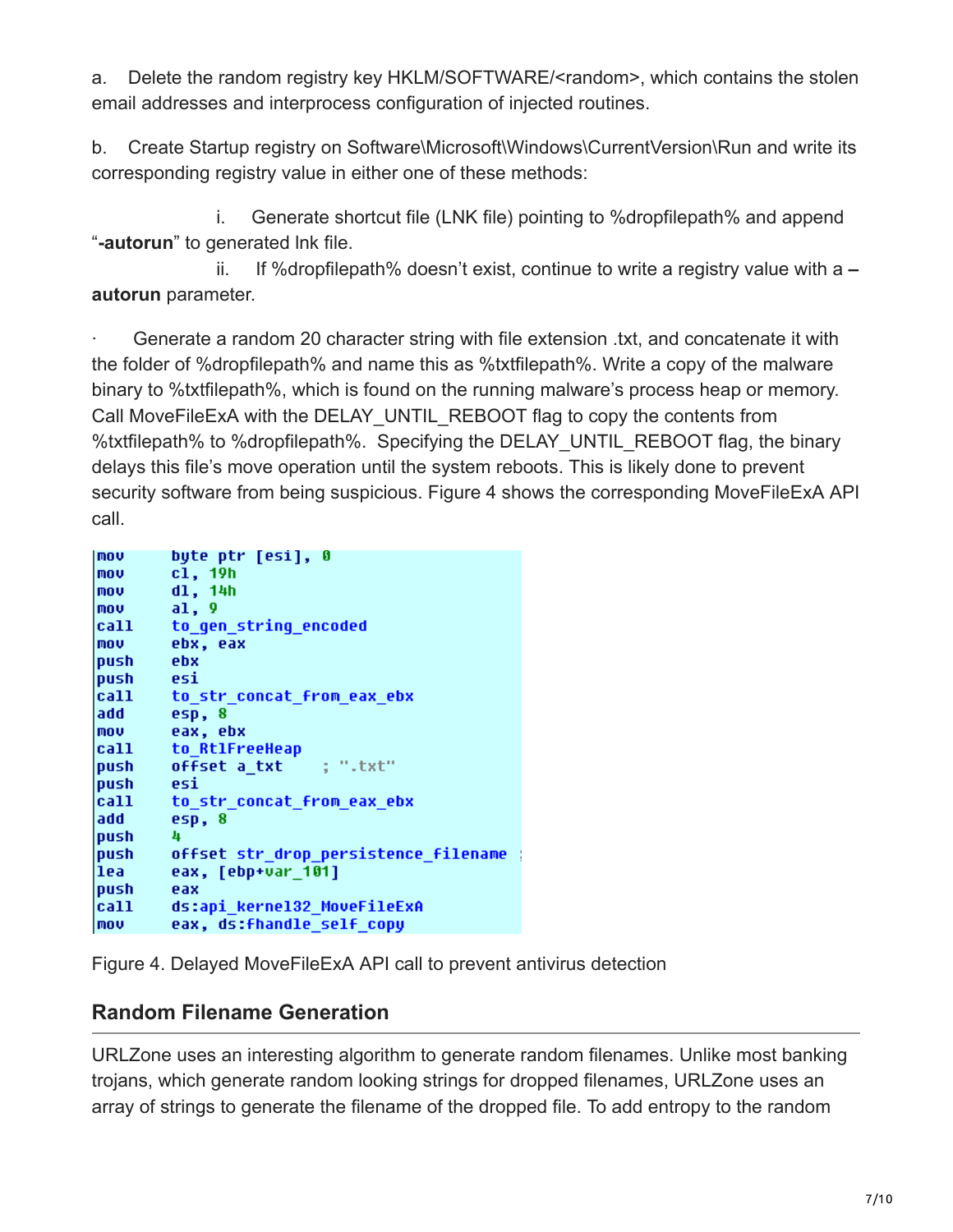string generation algorithm, it uses a subroutine that creates a random byte using the RDTSC instruction combined with other arithmetic operations.

The array of strings used to generate the filename is as follows:

char \*filenames[] = ["win", "video", "def", "mem", "dns", "user", "logon", "hlp", "mixer", "pack", "mon", "srv", "exec", "play"]

The random string generation algorithm can be invoked in two ways:

1. rand(len\_min, len\_max, upper\_offset\_limit) -> to construct a random string from a given string.

2. rand(upper offset limit) -> to get a random string from a given array.

len min and len max are the minimum and maximum lengths of the string to be returned. The upper offset limit is the upper limit of the offset, which is generated randomly.

The above algorithms are used to generate the filename as follows:

- 1. Get a string randomly from the above array.
- 2. Construct a random string of length between 1 and 2 from the string:
- "qwertyuiopasdfghjklzxcvbnm123945678"

3. Calculate a flag randomly and check its value. If the value of the flag is 0, then it proceeds to concatenate the strings generated in step 1 and 2. If the value of flag is 1, then it gets one more string randomly from the array similar to step 1.

By putting all this together, we have the following two ways filenames can be generated based on the value of the random flag:

- 1. If flag is 0, then concatenate strings in steps 1 and 2.
- 2. If flag is 1, then concatenate strings in steps 1, 2, and 3.

The reason for generating the filenames this way may be to evade heuristics of security products, which alert on dropped executable files with randomly generated names. The filename generated using the above algorithm looks human readable and less suspicious.

## **Evasion Technique**

URLZone attempts to detect the use of VMware using the following method:

- 1. Resolve SetupDi APIs by pre-calculated string hash from setupapi.dll
- 2. Retrieve the device information using those APIs
- 3. Check if the device names acquired contain the string "vm"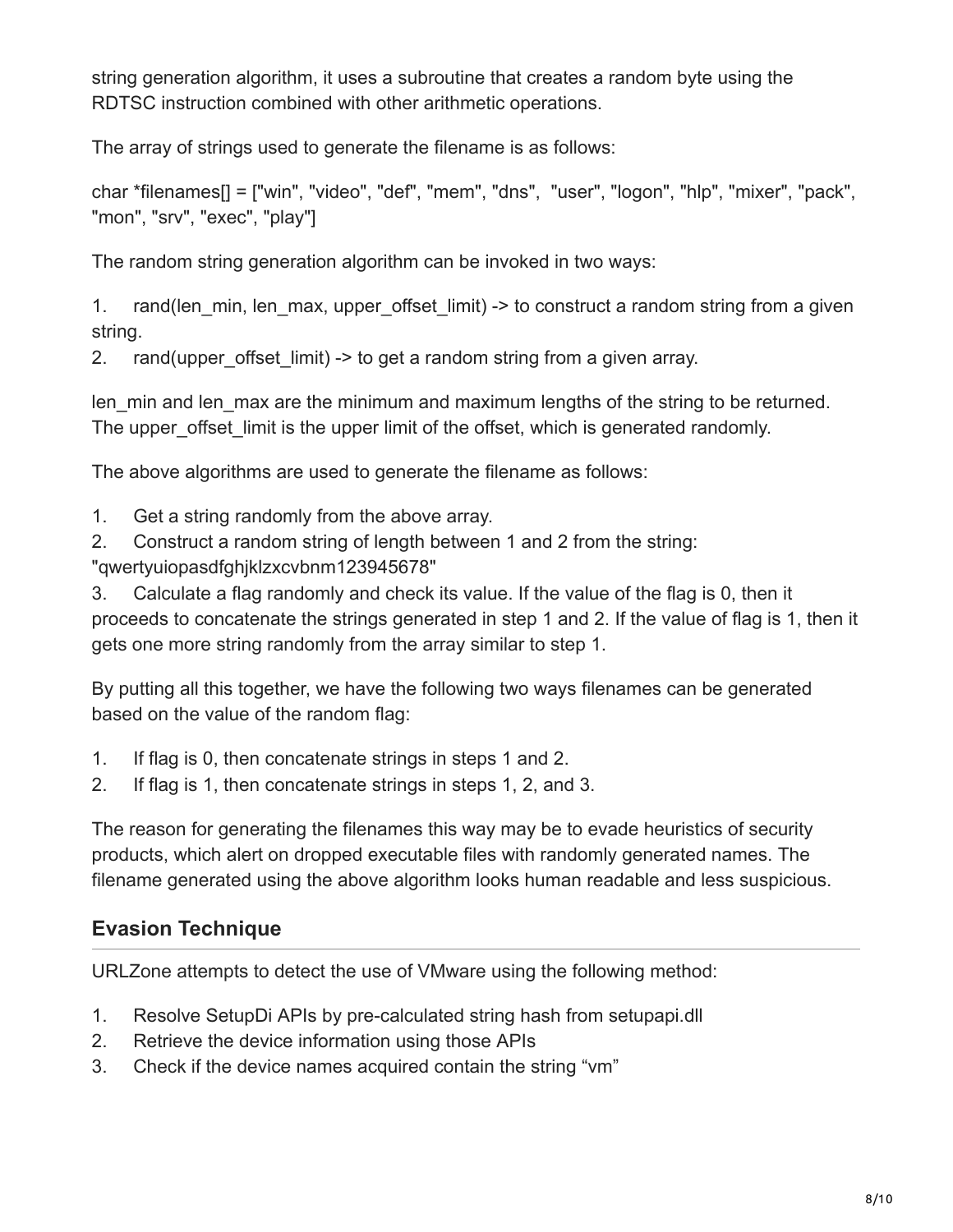

Figure 5. VMware sandbox detection

As shown in Figure 5, the malware partially collects two characters from "Software\Microsoft\Windows\CurrentVersion\Run" string to build up "vm" for comparison. SetupDi API enumerates all the names of the devices installed in the system, such as "vmware", "svga ii".

As soon as one of the device names starts with the string "vm" it will jump to a hooking function and soon terminates the thread, thus not allowing the malware to continue further with is routine and CnC callback.

# **An Ongoing Campaign**

On Jan. 19, 2016, and Jan. 20, 2016, we observed another round of URLZone spam targeting Japan. The basic TTPs are unchanged, but the scale is larger than the spam campaign we observed in December 2015.

# **Conclusion**

Although URLZone has been around for a while and primarily targets countries in Europe, we still see it active and now shifting to Japan. It is likely that URLZone will further expand its activity in Japan with improved localization and techniques. Email users should be cautious about viewing emails coming from unknown senders.

# **Appendix**